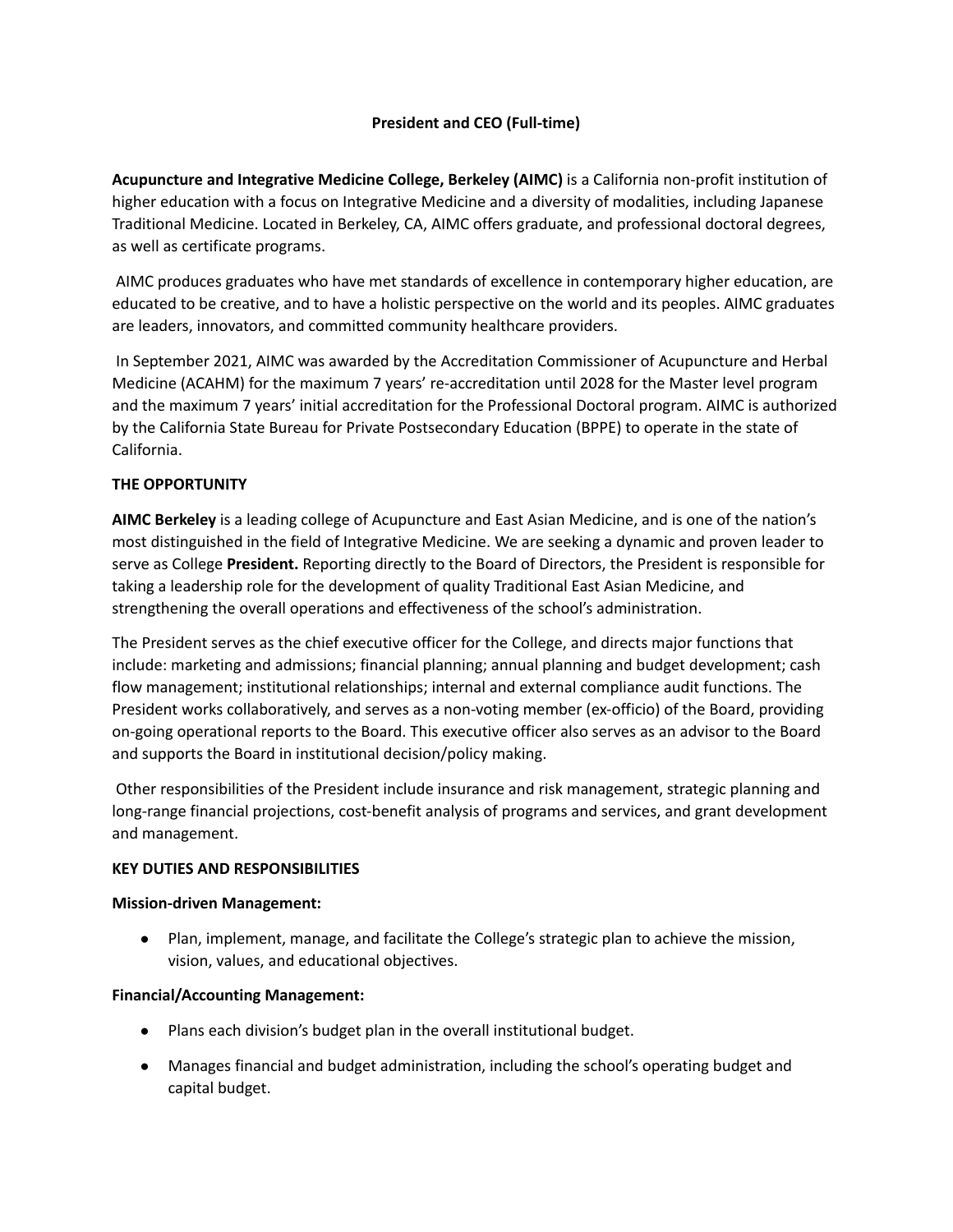- Manages cash flow and oversees the College's monies and expenses.
- Reports to the Board on financial analysis/forecast which includes innovative solutions, strategies, and procedures.
- Supports the Board in institutional fundraising efforts.
- Performs annual auditing and compliance to Generally Accepted Accounting Principles..
- Maintains insurance coverage and risk management.

## **Digital Marketing and Admissions:**

- Conducts oversight of marketing efforts to maintain competitive brand image and reputation, with a particular focus on social media digital marketing
- Plans, implements, manages, and facilitates the College's strategic enrollment management (SEM) plan to achieve and maintain targeted enrollment numbers.

## **HR Oversight:**

- Establishes and maintains a climate which encourages the development of competent personnel, a high level of morale, and achievement of the institutional goals.
- Hires or participates in the hiring of all key personnel and oversight of HR documentation and compliance.
- Maintains a safe, healthy, and comfortable workplace, with equitable balance between work and private life.

## **Compliance Management:**

Maintains accreditation compliance with ACAHM's comprehensive standards and criteria, the guidelines and requirements by the California State Bureau for Private Postsecondary Education (BPPE), the California Acupuncture Board (CAB), and federal and state laws and regulations including employment laws and related policies such as Cal/OSHA and institutional reporting requirements.

#### **Qualifications**

- Excellent written and verbal communication skills.
- Relevant executive leadership experience in healthcare and/or higher education.
- Demonstrated ability to uphold AIMC's mission, vision, and educational goals.
- Demonstrated financial management skills.
- Demonstrated knowledge of program, state and national higher education accrediting standards and regulatory requirements.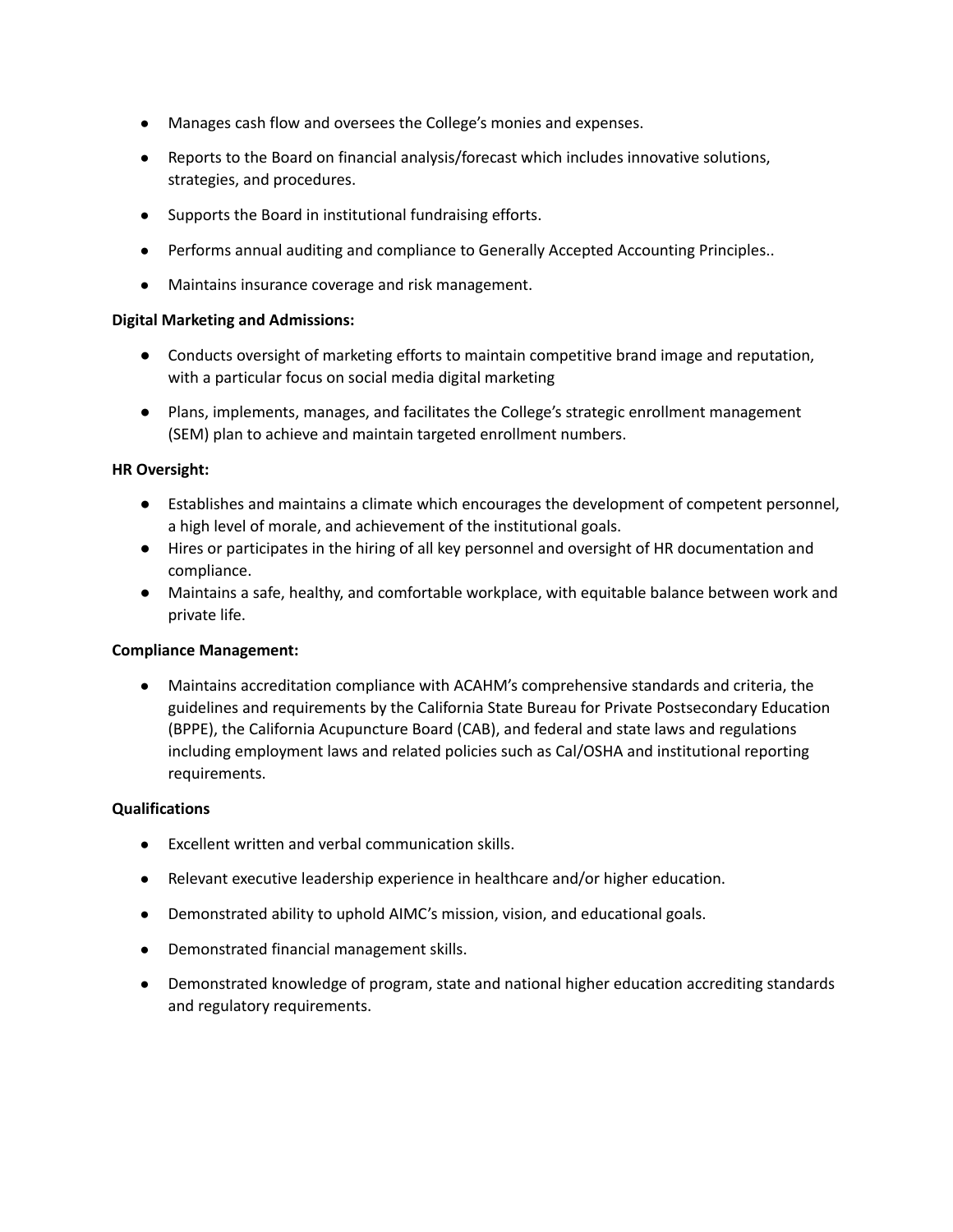#### **Knowledge, Skills, and Abilities**

- A collaborative, effective, and proven leader, with a track record of leading the fiscal functions of a complex institution, preferably higher education
- An excellent record of leadership in policy formation, including planning, assessment, project accounting, grant, and general administration
- Demonstrated expertise in the development and implementation of strategic financial plans
- Comfortable and effective in dealing with ambiguity, complexity, competing demands, and change, while providing balanced leadership
- Extensive current knowledge of financial and business practices and information technologies, preferably experience or knowledge in East Asian Medicine.
- Data-driven financial and strategic decision making
- Effective communication, excellent supervisory and management skills. The ability to work in a team-oriented environment, with internal and external constituencies (including students, administrators, faculty, patients, and alumni)
- A track record of creating a culture of excellence and accountability, and the ability to thrive in a diversified, dynamic, multi-faceted organization
- An aspiration for excellence with mission, vision, and values that align with those of AIMC Berkeley

## **Education and/or Experience**

- Bachelor's degree (B.A.) from a four-year college or university and two to five years of related experience and/or training, preferably with a small non-profit; or equivalent combination of education and experience
- Seven or more years in higher education.

## **Compensation, Hours, & Benefits**

- DOE
- Full-time, exempt position
- AIMC offers full-time employees paid sick and vacation time, paid Holidays and health/dental insurance

## **To Apply:**

If you meet the qualifications described herein, please submit your resume, cover letter, and 3 professional references to: apply@aimc.edu